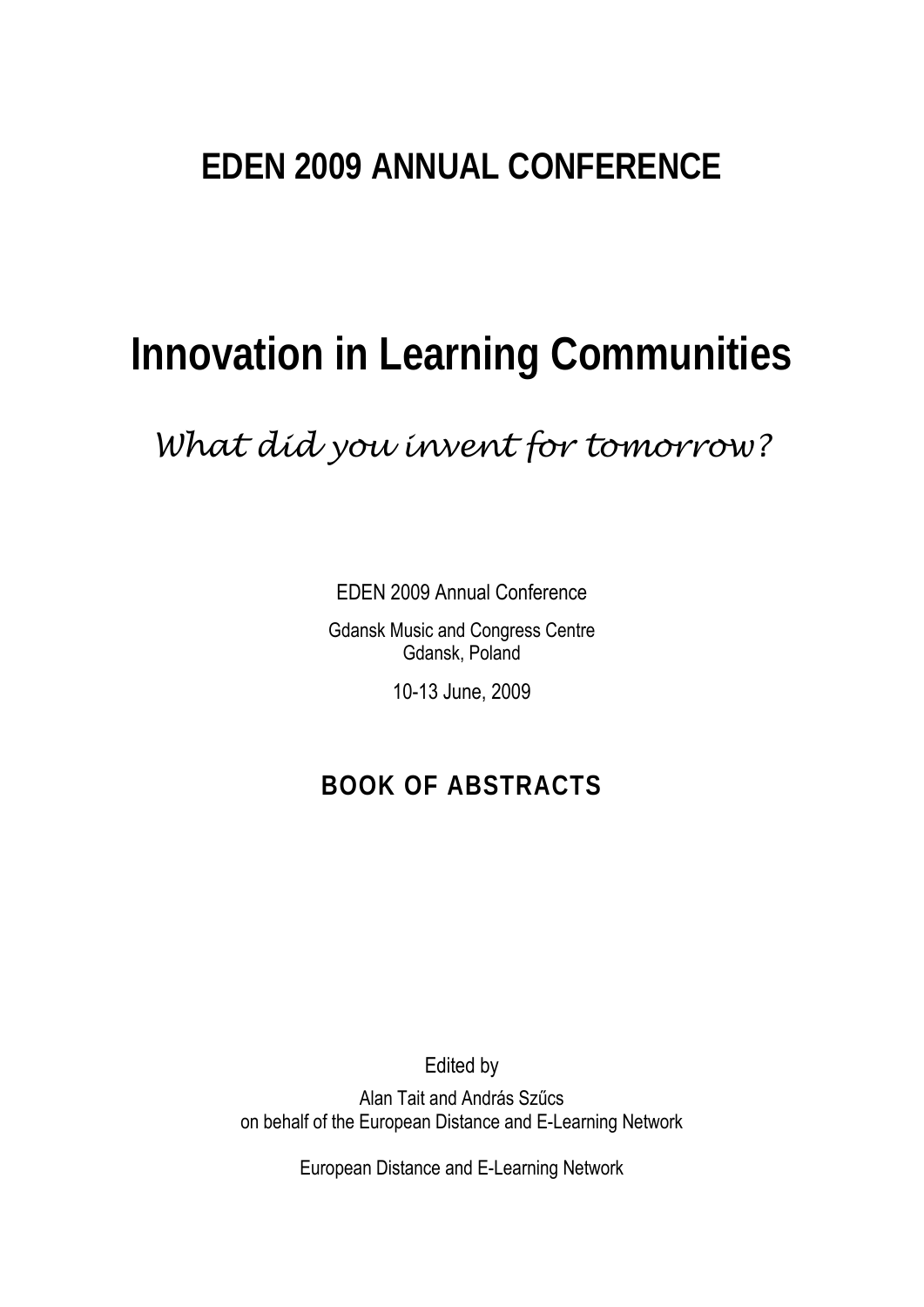### **EDEN 2009 Annual Conference Gdansk, Poland**

Published by the European Distance and E-Learning Network

Editors:

Alan Tait András Szűcs

Editorial co-ordination:

Anna Wagner

EDEN Secretariat, c/o Budapest University of Technology and Economics H-1111 Budapest, Egry J. u. 1, Hungary Tel: (36) 1 463 1628, 463 2537 E-mail: secretariat@eden-online.org http://www.eden-online.org

Principal Conference Sponsor



Local Organising Committee:

Stanisław Wrycza – Department of Business Informatics, University of Gdansk Tomasz Żelazny – The Foundation for the Development of Gdansk University Dorota Wawryn – Gdansk Convention Bureau

> The support of Marshall of Pomorskie Voivodeship Jan Kozłowski and the Mayor of the City of Gdańsk, Paweł Adamowicz is highly appreciated.

Copyright © 2009 European Distance and E-Learning Network and the Authors

All Rights Reserved

No part of the material protected by this copyright may be reproduced or utilized in any form or by any means, electronic or mechanical, including photocopying, recording or by any storage or retrieval system, without written permission from the copyright owners.

ISBN 978-963-87914-2-9